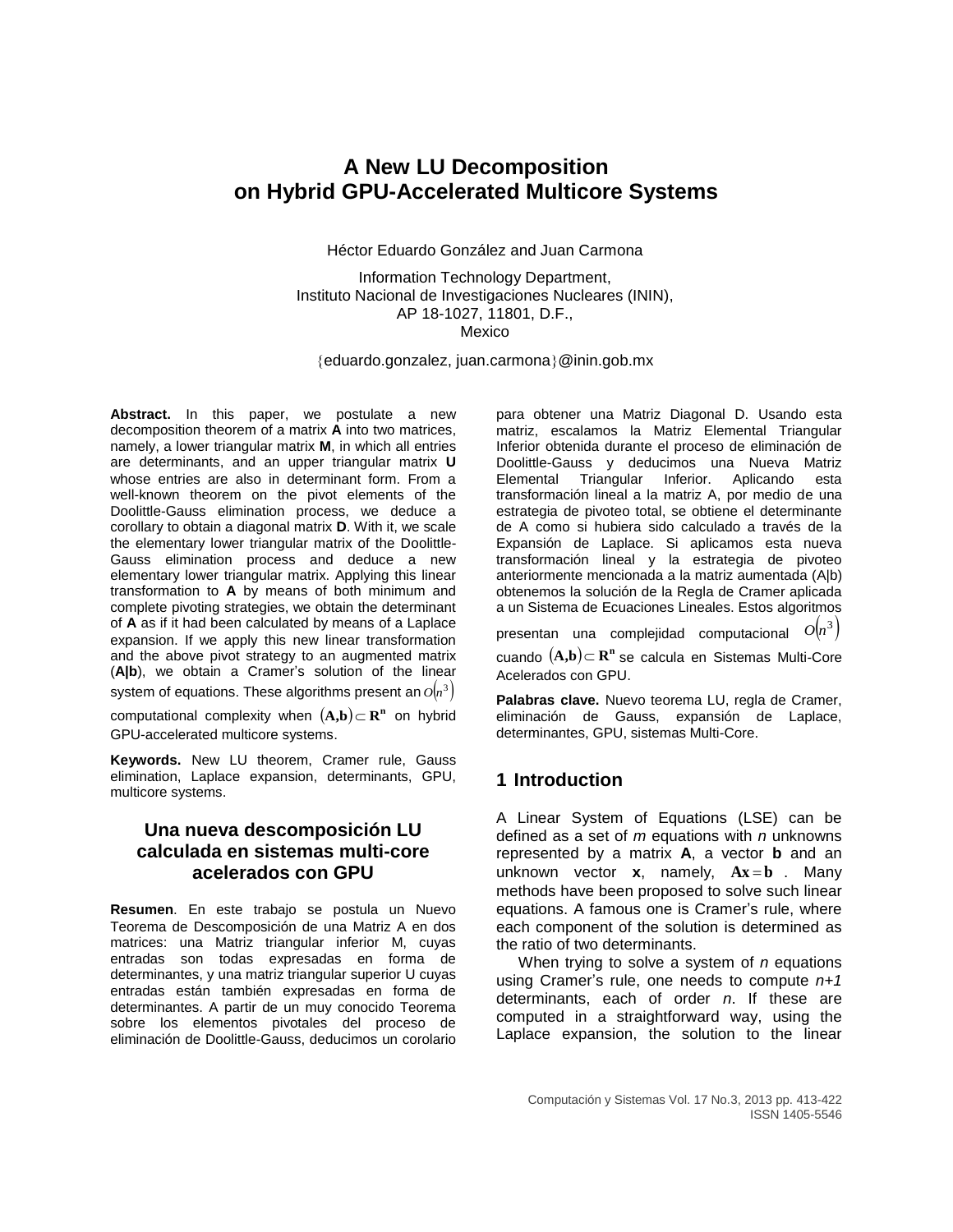system takes  $(n+1)(n!)(n-1)$  multiplications, plus a similar number of additions. Although Cramer´s rule possesses a fundamental theoretical importance, it may result impractical in computations. It is for that reason that this method is seldom recommended [1, 6]. Cramer´s rule has at least one attractive property: it computes every element of the solutions independently. For this reason, it can be a practical method for some special linear systems on parallel computers [7].

There are much better ways to compute determinants. In this paper, we propose a new method that renders it possible to solve a linear system in about the same time as it takes to compute one determinant.

Another approach, with a certain mathematical appeal but considerable computational pitfalls, finds the solution to a linear system of equations using the inverse matrix  $A^{-1}$ . However, in virtually every application, it is unnecessary and inadvisable to compute the inverse matrix explicitly. The inverse matrix method requires more arithmetic and produces a less accurate answer. Therefore, neither of the above methods is recommended [8].

The Gaussian Transformation (GT) for solving an LSE has proved to be the best option for most practical applications. The new transformation proposed here can be obtained from it. In the next section we briefly review this topic.

## **2 LU-Matricial Decomposition with GT Notation and Definitions**

The problem of solving a linear system of equations  $Ax = b$  is central to the field of matrix computation. There are several ways to perform the elimination process necessary for its matrix triangulation. We will focus on the Doolittle-Gauss elimination method: application of the algorithm of choice when **A** is square, dense, and unstructured.

Let us assume that  $A \in \mathbb{R}^{m \times n}$  is nonsingular and that we wish to solve the linear system  $Ax = b$ . Here we show how for exact arithmetic, partial pivoting and column interchanges, some Gauss transformations  $M_1$ , ,...,  $M_{n-1}$  can almost

Computación y Sistemas Vol. 17 No.3, 2013 pp. 413-422 ISSN 1405-5546

always be found such that  $M_{n-1}$ ,...,  $M_2M_1A = U$  is upper triangular [9]. The original  $Ax = b$  problem is then equivalent to the upper triangular system  $\mathbf{Ux} = (\mathbf{M}_{n-1}, \dots, \mathbf{M}_2 \mathbf{M}_1)$  b which can be solved through back-substitution.

Suppose then, that  $A \in \mathbb{R}^{m \times n}$  and that for some *k<n* we have determined the Gauss transformations  $M_1$ , ...,  $M_{k-1} \in \mathbb{R}^{m \times n}$  such that

$$
\mathbf{A}^{(k-1)} = \mathbf{M}_{k-1} \cdots \mathbf{M}_1 \mathbf{A} = \begin{pmatrix} \mathbf{A}_{11}^{(k-1)} & \mathbf{A}_{12}^{(k-1)} \\ \mathbf{0} & \mathbf{A}_{22}^{(k-1)} \end{pmatrix} \begin{pmatrix} k-1 \\ (n-k+1) \end{pmatrix} \tag{1}
$$
  
(k-1)  $(n-k+1)$ 

where  $A_{11}^{(k-1)}$  is an upper triangular matrix. Now, if

$$
\mathbf{A}_{22}^{(k-1)} = \begin{pmatrix} a_{kk}^{(k-1)} & \cdots & a_{kn}^{(k-1)} \\ \vdots & \ddots & \vdots \\ a_{nk}^{(k-1)} & \cdots & a_{nn}^{(k-1)} \end{pmatrix} \tag{2}
$$

and  $a_{kk}^{(k-1)} \neq 0$ , then the multiplicators  $i = k + 1, \ldots, n$ *a*  $m_i = \frac{a_{ik}^{(k)}}{a_{kk}}$  $b_i = \frac{a_{ik}^{(k-1)}}{(k-1)}$ ;  $i = k+1,...,$  $(k-1)$  $=\frac{a_{ik}}{(k-1)}$ ;  $i = k +$ <sup>-</sup> ,

with  $a_{kk} \neq 0$ , are well defined. So, we obtain what follows.

**Definition**. An elementary lower triangular matrix of order *n* and index *k* is a matrix of the form [10]

$$
\mathbf{M}_{k} = \mathbf{I}_{n} - \mathbf{m} \mathbf{e}_{k}^{T}
$$
 (3)

where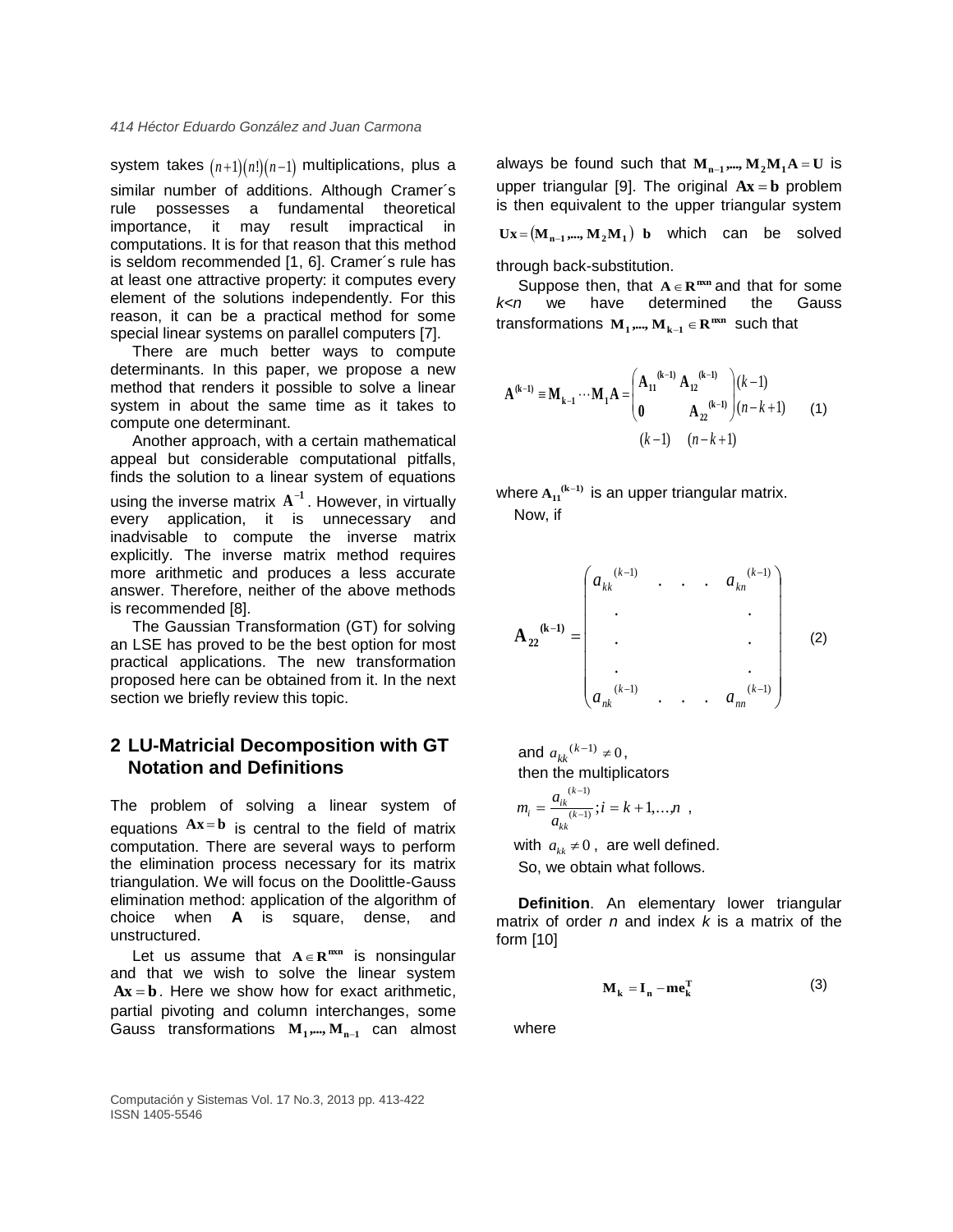$$
\mathbf{e}_{k}^{\mathrm{T}} = (0, \dots, 0, 1, 0, \dots, 0)^{\mathrm{T}} \mathbf{I}_{n} = \begin{pmatrix} 1 & \cdots & 0 \\ \vdots & \vdots & \ddots & \vdots \\ \vdots & \vdots & \ddots & \vdots \\ 0 & \cdots & 1 & 1 \end{pmatrix} \tag{4}
$$
\n
$$
\mathbf{m}^{\mathrm{T}} = (0, 0, 0, \dots, 0, m_{k+1}, \dots, m_{n})
$$

In general, an elementary lower triangular matrix has the above form.

The computational significance of elementary lower triangular matrices is that they can be used to introduce zero components into a vector. Thus,

 0 . . . 0 . . . . . . . . . 1 11 1 1,1 1 11 *k n k <sup>k</sup> a a a a a a* **M<sup>k</sup>** (5)

The matrix **M<sup>k</sup>** is said to be a GT**.** The vector **m** is referred to as the Gauss vector. The components of **m** are known as multipliers.

Then it follows that

$$
\mathbf{A}^{(k)} = \mathbf{M}_{k} \mathbf{A}^{(k-1)} = \begin{pmatrix} \mathbf{A}_{11}^{(k)} & \mathbf{A}_{12}^{(k)} \\ \mathbf{0} & \mathbf{A}_{22}^{(k)} \end{pmatrix} \begin{pmatrix} k \\ (n-k) \end{pmatrix}
$$
  
(k)  $(n-k)$  (6)

where  $\frac{A_{11}^{(k)}}{B_{11}}$  is an upper triangular matrix.

This process illustrates the *k-*th step of the decomposition process, in which we used

$$
(M^{}_k\cdots M^{}_1)^{-1}=M^{-1}_1\cdots M^{-1}_k=\prod_{i=1}^{\dot{f}}(I^{}_n+m^{(i)}e^{\,T}_i)=I^{}_n+\sum_{i=1}^{\dot{f}}m^{(i)}e^{\,T}_i\qquad \qquad \textbf{(7)}
$$

We find the final expression for the decomposition process as

$$
A = \begin{pmatrix} L_{11}^{(6)} & 0 \\ L_{21}^{(6)} & I_{n-k} \end{pmatrix} \begin{pmatrix} I_k & 0 \\ 0 & A_{22}^{(6)} \end{pmatrix} \begin{pmatrix} A_{11}^{(6)} & A_{12}^{(6)} \\ 0 & I_{n-k} \end{pmatrix} \Rightarrow
$$
  
\n
$$
(M_k ... M_1)^{-1} = \begin{pmatrix} L_{11}^{(6)} & 0 \\ L_{21}^{(6)} & I_{n-k} \end{pmatrix} = I_n + (m^{(1)}, ..., m^{(6)}, 0, ... 0).
$$
 (8)

In general, forward elimination consists of *n-1* steps. At the *k-th* step, multiples of the *k-th* equation are subtracted from the remaining equations to eliminate the *k-th* variable. If the pivot element  $a_{k,k}^{(k)}$  is null or "small", it is advisable to interchange equations before this is done through **P**, a permutation matrix that records the row exchanges as detailed below.

#### **2.1 LU Decomposition Theorem**

Using the above expression, the following can be established [11]:

**Theorem.** Let **A<sup>k</sup>** denote the leader or main sub-matrix  $(k \times k)$  of  $A \in \mathbb{R}^{m \times n}$ . If  $A_k$  is nonsingular for  $k=1,...,n$ , then there exists a lower triangular matrix  $L \in \mathbb{R}^{m \times n}$  and an upper triangular  $matrix$   $U \in \mathbb{R}^{mxn}$  so that **A=PLU**. Furthermore,  $\mathbf{A_k}$  =  $u_{11}...u_{kk}$   $\forall k = 1,..., n$ .

## **3 Derivation of a New Linear Transformation**

In the previous section we have defined an elementary lower triangular matrix of order *n* and index *k* as  $M_k = I_n - me_k^T$ . We shall find that the above expression and the next theorem**,** whose proof can be found in [10, 11], are useful.

**Theorem.** The pivot elements  $a_{k,k}^{(k)}$   $(k = 1,..., n)$ 

are nonzero if and only if the leading principal

submatrices  $A_k$   $(k = 1, ..., n)$  are non-singular.

On this basis, the following can be stated.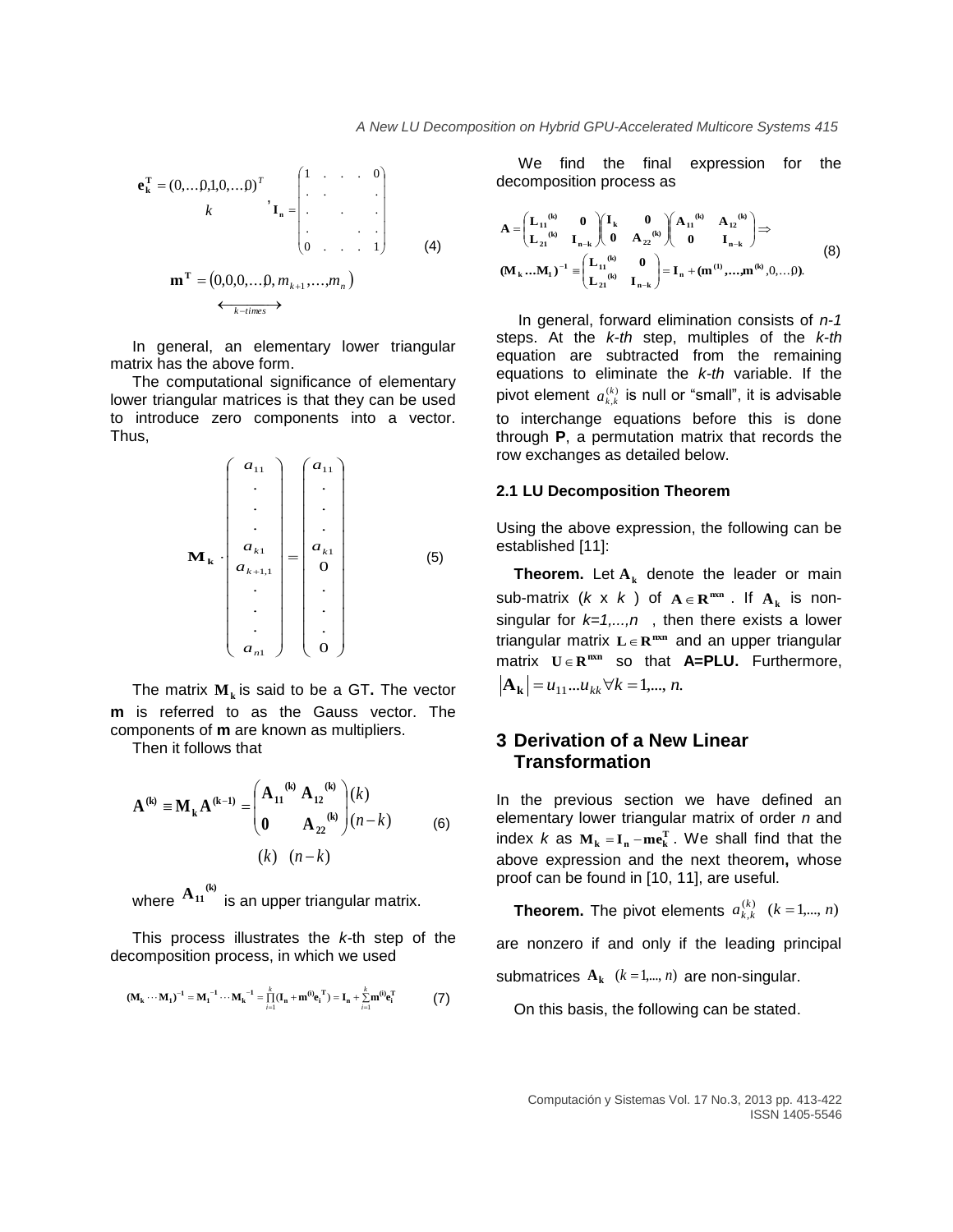**Corollary**. Let  $A \in \mathbb{R}^{m \times n}$  be a matrix with  $A_k$  ( $k = 1,...,n$ ) non-singular leading principal submatrices. Then, there exists a unique diagonal matrix for  $k=1$   $(a_{00}^{(1)} = 1)$  whose entries are



where  $a_{k,k}^{(k)}$  and  $a_{k-1,k-1}^{(k)}$  are the pivot elements. Now, if we scale the matrix  $M_k$  with that diagonal matrix, we obtain



and, once simplified, it can be re-expressed as presented in (11).

By using this new transformation and applying the elimination process to a matrix **A**, all of whose entries are integers, all intermediate results are integers too, forming a number ring [12], since they are obtained through additions and products.

Thus, 
$$
A \in I^{m x n} \Rightarrow (M', U) \in I^{m x n}
$$
.

Computación y Sistemas Vol. 17 No.3, 2013 pp. 413-422 ISSN 1405-5546



The products of these results times the factor  $(k)$ <br> $k-1, k-1$ 1  $\frac{1}{a_{k-1,k-1}^{(k)}}$  are integers too, because previously, in the  $k-1$  step of the elimination process, such results had been multiplied by  $a_{k-1,k-1}^{(k)}$  . This multiplication process leads to a simplification of the final result.

We can re-express this linear transformation as  $(a_{00}^{(1)} = 1)$ .

#### **3.1 New Decomposition Theorem through Determinants**

Using any of the above expressions, one can state the following theorem.

**Theorem.** Let  $A \in \mathbb{R}^{n \times n}$  and  $M = \prod_{k=1}^{n} M_k^k$ **1**  $M = \prod_{k=n-1}^{n} M_k$ . Then **M** is a lower triangular matrix all of whose components are determinants, and  $U = MA$  also has all components in determinant form.

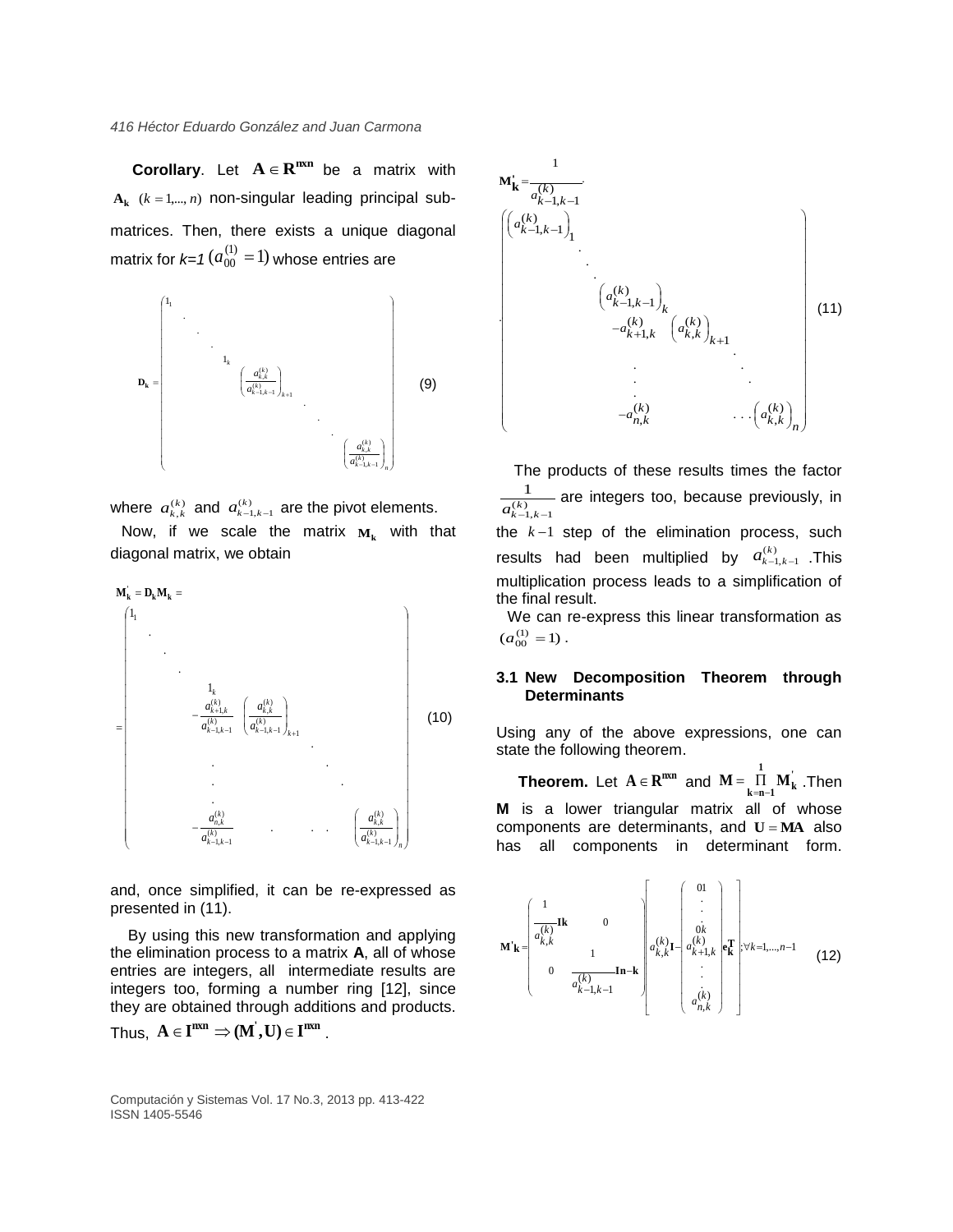Furthermore,  $|\mathbf{A}| = u_{n,n}$ 

**Proof.** It follows from induction on *n*. For *n=1* the theorem is trivially true since  $M = M_1 = 1$  and  $U = MA = a_{11}$  . For the induction step  $(k = 1,..., n-1)$  we have

$$
n=2
$$
  
\n
$$
k=1
$$
  
\n
$$
\mathbf{A} = \begin{pmatrix} a_{11} & a_{12} \\ a_{21} & a_{22} \end{pmatrix}; \mathbf{M}_{1}^{'} = \begin{pmatrix} 1 & 0 \\ -a_{21} & a_{11} \end{pmatrix};
$$
  
\n
$$
\mathbf{M} = \mathbf{M}_{1}^{'};
$$
  
\n
$$
\mathbf{U} = \mathbf{M}\mathbf{A} = \begin{pmatrix} 1 & 0 \\ -a_{21} & a_{11} \end{pmatrix} \begin{pmatrix} a_{11} & a_{12} \\ a_{21} & a_{22} \end{pmatrix} = \begin{pmatrix} a_{11} & a_{12} \\ 0 & a_{11} & a_{12} \\ a_{21} & a_{22} \end{pmatrix}
$$
\n(13)

*n=3 k=1,2*

$$
\mathbf{A} = \begin{pmatrix} a_{11} & a_{12} & a_{13} \\ a_{21} & a_{22} & a_{23} \\ a_{31} & a_{32} & a_{33} \end{pmatrix};
$$

$$
\mathbf{M}_{1}^{'} = \begin{pmatrix} 1 & 0 & 0 \\ -a_{21} & a_{11} & 0 \\ -a_{31} & 0 & a_{11} \end{pmatrix};
$$

$$
\begin{pmatrix} a_{11} & a_{12} & a_{13} \end{pmatrix}
$$
(14)

$$
\mathbf{U}_1 = \mathbf{M}_1 \mathbf{A} = \begin{bmatrix} a_{11} & a_{12} & a_{13} \\ 0 & a_{21} & a_{22} & a_{23} \\ 0 & a_{31} & a_{32} & a_{33} \end{bmatrix}
$$

$$
\mathbf{M}_{2}^{'} = \frac{1}{a_{11}} \begin{pmatrix} a_{11} & 0 & 0 \\ 0 & a_{11} & 0 \\ 0 & -\begin{vmatrix} a_{11} & a_{12} \\ a_{31} & a_{32} \end{vmatrix} & \begin{vmatrix} a_{11} & a_{12} \\ a_{21} & a_{22} \end{vmatrix} \end{pmatrix}
$$
(15)

 $\overline{\phantom{0}}$ 

$$
\mathbf{M} = \mathbf{M}_{2} \mathbf{M}_{1} = \begin{bmatrix} 1 & 0 & 0 \\ -a_{21} & a_{11} & 0 \\ -a_{31} & a_{32} \\ a_{21} & a_{22} \end{bmatrix} - \begin{vmatrix} a_{11} & a_{12} \\ a_{31} & a_{32} \end{vmatrix} \begin{vmatrix} a_{11} & a_{12} \\ a_{21} & a_{22} \end{vmatrix}
$$
 (16)

The last row of the matrix **M** multiplied by the last column of the matrix **A** is equivalent to Laplace expansion of **A** taking out the last column. Then we have  $u_{33} = |A|$ .

$$
\mathbf{U} = \mathbf{MA} = \begin{pmatrix} a_{11} & a_{12} & a_{13} \\ 0 & \begin{vmatrix} a_{11} & a_{12} \\ a_{21} & a_{22} \end{vmatrix} & \begin{vmatrix} a_{11} & a_{13} \\ a_{21} & a_{23} \end{vmatrix} \\ 0 & 0 & \begin{vmatrix} a_{11} & a_{12} & a_{13} \\ a_{21} & a_{22} & a_{23} \\ a_{31} & a_{32} & a_{33} \end{vmatrix} \end{pmatrix}
$$
(17)

n  
\nk=1,2,...,n-1  
\n
$$
\begin{pmatrix}\na_{11} & a_{12} & a_{13} & \cdots & a_{1,n-1} & a_{1,n} \\
a_{21} & a_{22} & a_{23} & \cdots & a_{1,n-1} & a_{2,n} \\
a_{31} & a_{32} & a_{33} & \cdots & a_{3,n-1} & a_{3,n} \\
\vdots & \vdots & \vdots & \ddots & \vdots & \vdots \\
a_{n-1,1} & a_{n-1,2} & a_{n-1,3} & \cdots & a_{n-1,n-1} & a_{n-1,n} \\
a_{n,1} & a_{n,2} & a_{n,3} & \cdots & a_{n,n-1} & a_{n,n}\n\end{pmatrix}
$$
\n(18)  
\n**M** = **M**<sub>n-1</sub>...**M**<sub>1</sub> =

$$
=\begin{pmatrix}\nm_{11} & 0 & 0 & \dots & 0 & 0 \\
m_{21} & m_{22} & 0 & \dots & 0 & 0 \\
m_{31} & m_{32} & m_{33} & \dots & 0 & 0 \\
\vdots & \vdots & \vdots & \ddots & \vdots & \vdots \\
m_{n-1,1} & m_{n-1,2} & m_{n-1,3} & \dots & m_{n-1,n-1} & 0 \\
m_{n,1} & m_{n,2} & m_{n,3} & \dots & m_{n,n-1} & m_{n,n}\n\end{pmatrix}
$$

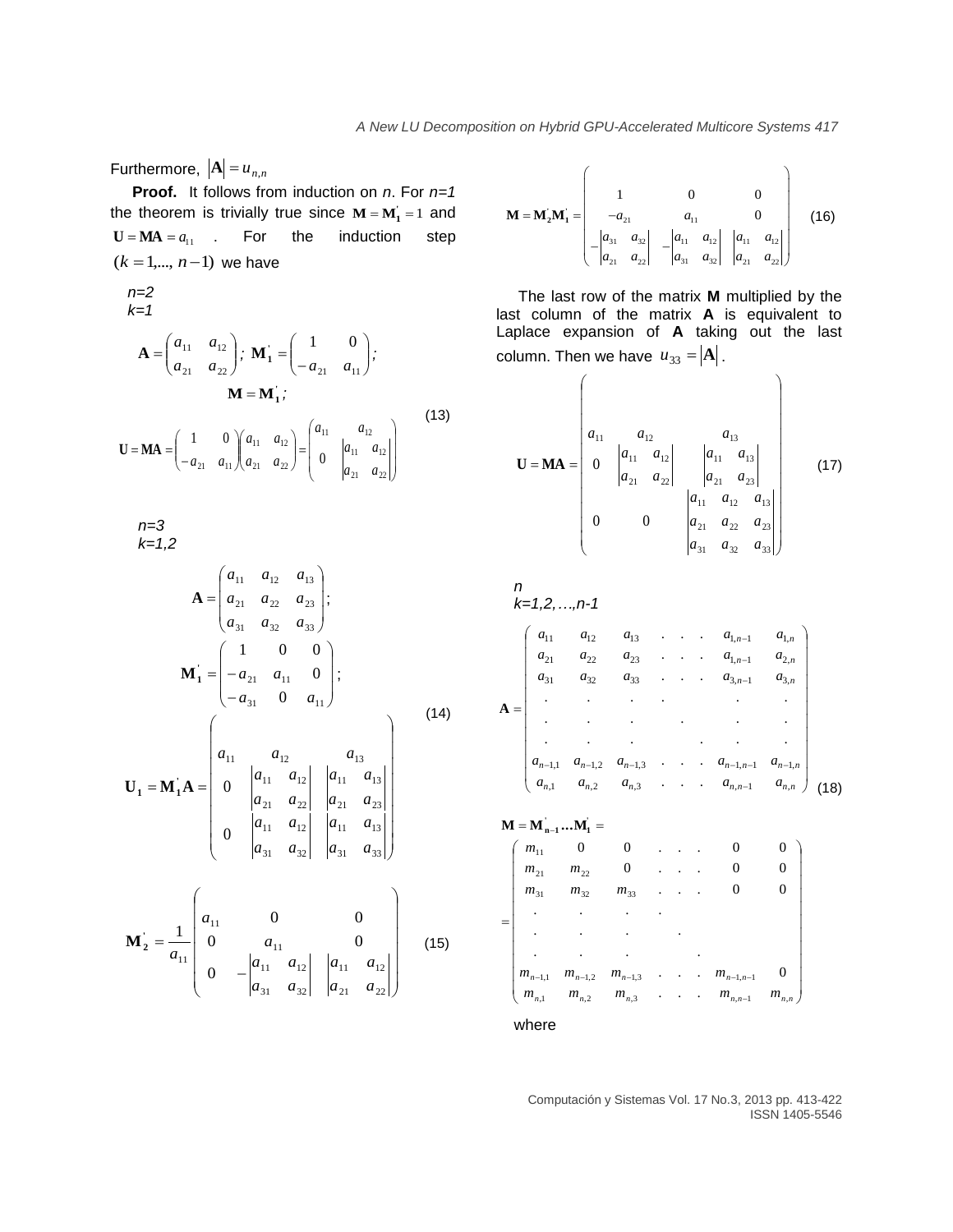$$
m_{11} = 1; m_{21} = -a_{21};
$$
\n
$$
m_{22} = a_{11}; m_{31} = -\begin{vmatrix} a_{31} & a_{32} \\ a_{31} & a_{32} \end{vmatrix};
$$
\n
$$
m_{32} = -\begin{vmatrix} a_{11} & a_{12} \\ a_{21} & a_{22} \end{vmatrix};
$$
\n
$$
m_{33} = -\begin{vmatrix} a_{11} & a_{12} \\ a_{21} & a_{22} \\ a_{21} & a_{22} \end{vmatrix};
$$
\n
$$
m_{n1} = -\begin{vmatrix} a_{n1} & a_{n2} \\ a_{n1} & a_{n2} & a_{n3} \\ a_{n1} & a_{n2} & a_{n3} \end{vmatrix};
$$
\n
$$
m_{n2} = -\begin{vmatrix} a_{n1} & a_{n2} \\ a_{n1} & a_{n2} \\ \vdots & \vdots & \vdots \\ a_{n-1} & a_{n-1} \end{vmatrix};
$$
\n
$$
m_{n3} = -\begin{vmatrix} a_{n1} & a_{n2} \\ a_{n1} & a_{n2} \\ \vdots & \vdots & \vdots \\ a_{n-1} & a_{n-1} \end{vmatrix};
$$
\n
$$
m_{n4} = -\begin{vmatrix} a_{n1} & a_{n2} \\ a_{n1} & a_{n2} \\ \vdots & \vdots & \vdots \\ a_{n-1} & a_{n-1} \end{vmatrix};
$$
\n
$$
m_{n1} = -\begin{vmatrix} a_{n1} & a_{n2} \\ a_{n1} & a_{n2} \\ \vdots & \vdots & \vdots \\ a_{n-1} & a_{n-1} \end{vmatrix};
$$
\n
$$
m_{n2} = -\begin{vmatrix} a_{n1} & a_{n2} \\ a_{n1} & a_{n2} \\ \vdots & \vdots & \vdots \\ a_{n-1} & a_{n-1} \end{vmatrix};
$$
\n
$$
m_{n3} = -\begin{vmatrix} a_{n1} & a_{n2} \\ a_{n1} & a_{n2} \\ \vdots & \vdots & \vdots \\ a_{n-1} & a_{n-1} \end{vmatrix};
$$
\n
$$
m_{n4}
$$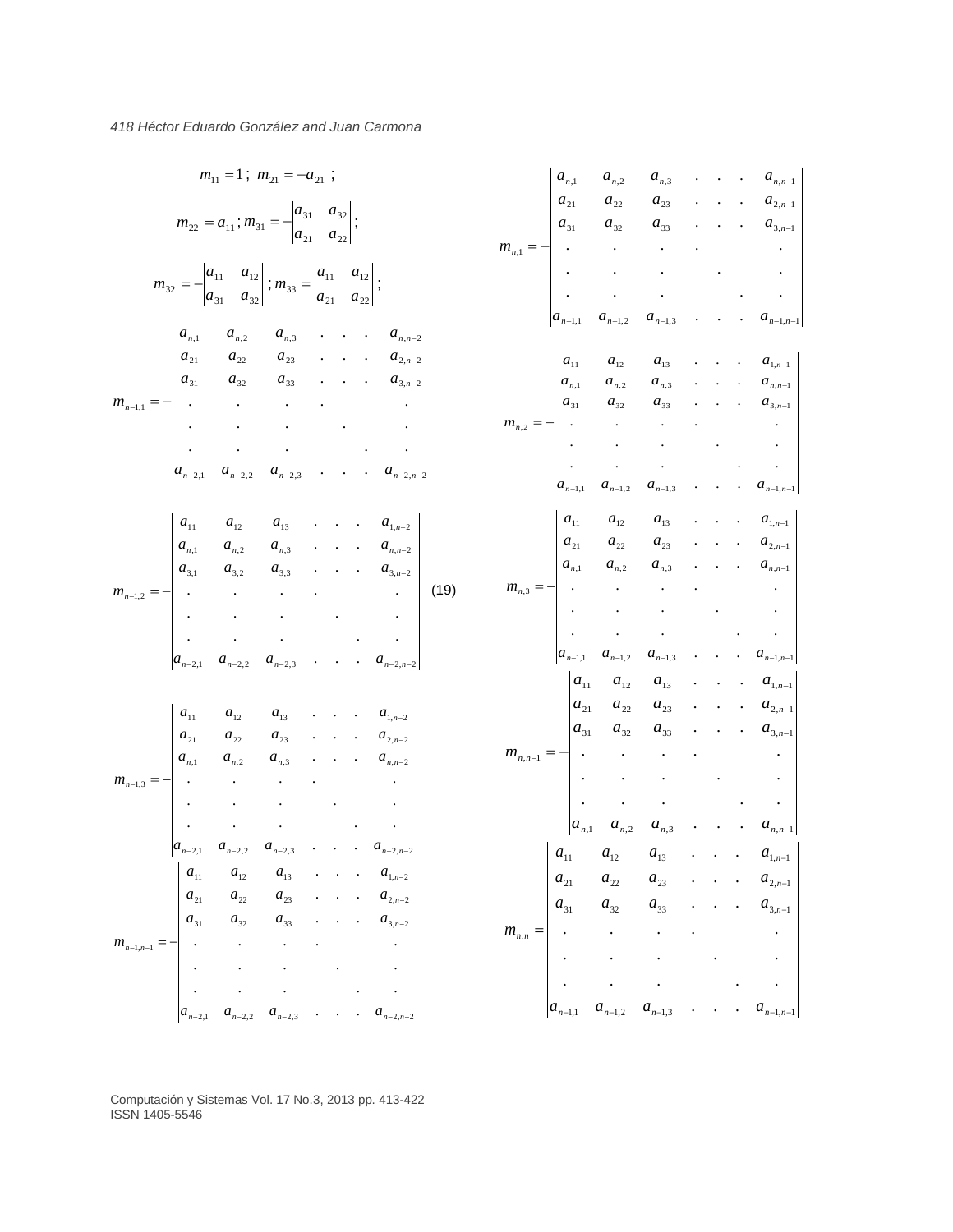and

$$
\mathbf{U} = \mathbf{M}\mathbf{A} = \begin{pmatrix} u_{11} & u_{12} & u_{13} & \cdots & u_{1,n-1} & u_{1,n} \\ 0 & u_{22} & u_{23} & \cdots & u_{2,n-1} & u_{2,n} \\ 0 & 0 & u_{33} & \cdots & u_{3,n-1} & u_{3,n} \\ \vdots & \vdots & \ddots & \vdots & \vdots & \vdots \\ 0 & 0 & 0 & \cdots & u_{n-1,n-1} & u_{n-1,n} \\ 0 & 0 & 0 & \cdots & 0 & u_{n,n} \end{pmatrix}
$$
 (20)

where

$$
u_{11} = a_{11} ; u_{12} = a_{12} ; u_{13} = a_{13} ;
$$
  
\n
$$
u_{1,n-1} = a_{1,n-1} ; u_{1,n} = a_{1,n} ;
$$
  
\n
$$
u_{22} = \begin{vmatrix} a_{11} & a_{12} \\ a_{21} & a_{22} \end{vmatrix} ; u_{23} = \begin{vmatrix} a_{11} & a_{13} \\ a_{21} & a_{23} \end{vmatrix} ;
$$
  
\n
$$
u_{2,n-1} = \begin{vmatrix} a_{11} & a_{1,n-1} \\ a_{21} & a_{2,n-1} \end{vmatrix} ; u_{2,n} = \begin{vmatrix} a_{11} & a_{1,n} \\ a_{21} & a_{2,n} \end{vmatrix}
$$
  
\n
$$
u_{33} = \begin{vmatrix} a_{11} & a_{12} & a_{13} \\ a_{21} & a_{22} & a_{23} \\ a_{31} & a_{32} & a_{33} \end{vmatrix}
$$
  
\n
$$
u_{3,n-1} = \begin{vmatrix} a_{11} & a_{12} & a_{1,n-1} \\ a_{21} & a_{22} & a_{2,n-1} \\ a_{31} & a_{32} & a_{3,n-1} \end{vmatrix}
$$
  
\n
$$
u_{3,n} = \begin{vmatrix} a_{11} & a_{12} & a_{1,n} \\ a_{21} & a_{22} & a_{2,n} \\ a_{31} & a_{32} & a_{3,n} \end{vmatrix}
$$

The Laplace expansion of sub-matrix **An1,n<sup>1</sup>** taking out the last column is equivalent to multiplication of the *(n-1)-th* row of the matrix **M** by the *(n-1)-th* column of **A**. Then we have  $u_{n-1,n-1} = |\mathbf{A_{n-1,n-1}}|$  and

$$
u_{n-1,n-1} = \begin{vmatrix} a_{11} & a_{12} & a_{13} & \cdots & a_{1,n-1} \\ a_{21} & a_{22} & a_{23} & \cdots & a_{2,n-1} \\ a_{31} & a_{32} & a_{33} & \cdots & a_{3,n-1} \\ \vdots & \vdots & \vdots & \ddots & \vdots \\ a_{n-1,1} & a_{n-1,2} & a_{n-1,3} & \cdots & a_{n-1,n-1} \end{vmatrix}
$$
 (22)

In a similar way, we have

$$
u_{n-1,n} = \begin{vmatrix} a_{11} & a_{12} & a_{13} & \cdots & a_{1,n} \\ a_{21} & a_{22} & a_{23} & \cdots & a_{2,n} \\ a_{31} & a_{32} & a_{33} & \cdots & a_{3,n} \\ \vdots & \vdots & \vdots & \ddots & \vdots \\ a_{n-1,1} & a_{n-1,2} & a_{n-1,3} & \cdots & a_{n-1,n} \end{vmatrix}
$$
 (23)

Finally, taking the last row of **M** multiplied by the last column of **A** we have

$$
u_{n,n} = \begin{vmatrix} a_{11} & a_{12} & a_{13} & \cdots & a_{1,n} \\ a_{21} & a_{22} & a_{23} & \cdots & a_{2,n} \\ a_{31} & a_{32} & a_{33} & \cdots & a_{3,n} \\ \vdots & \vdots & \vdots & \ddots & \vdots \\ a_{n,1} & a_{n,2} & a_{n,3} & \cdots & a_{n,n} \end{vmatrix}
$$
 (24)

Now, if **M** is the new transformation, then we obtain

$$
\mathbf{M} = \prod_{k=n-1}^{1} \mathbf{M}_{k}^{'}; \quad \mathbf{U} = \mathbf{M}\mathbf{A}
$$
 (25)

In order to solve the linear system of equations  $Ax = b$ , we have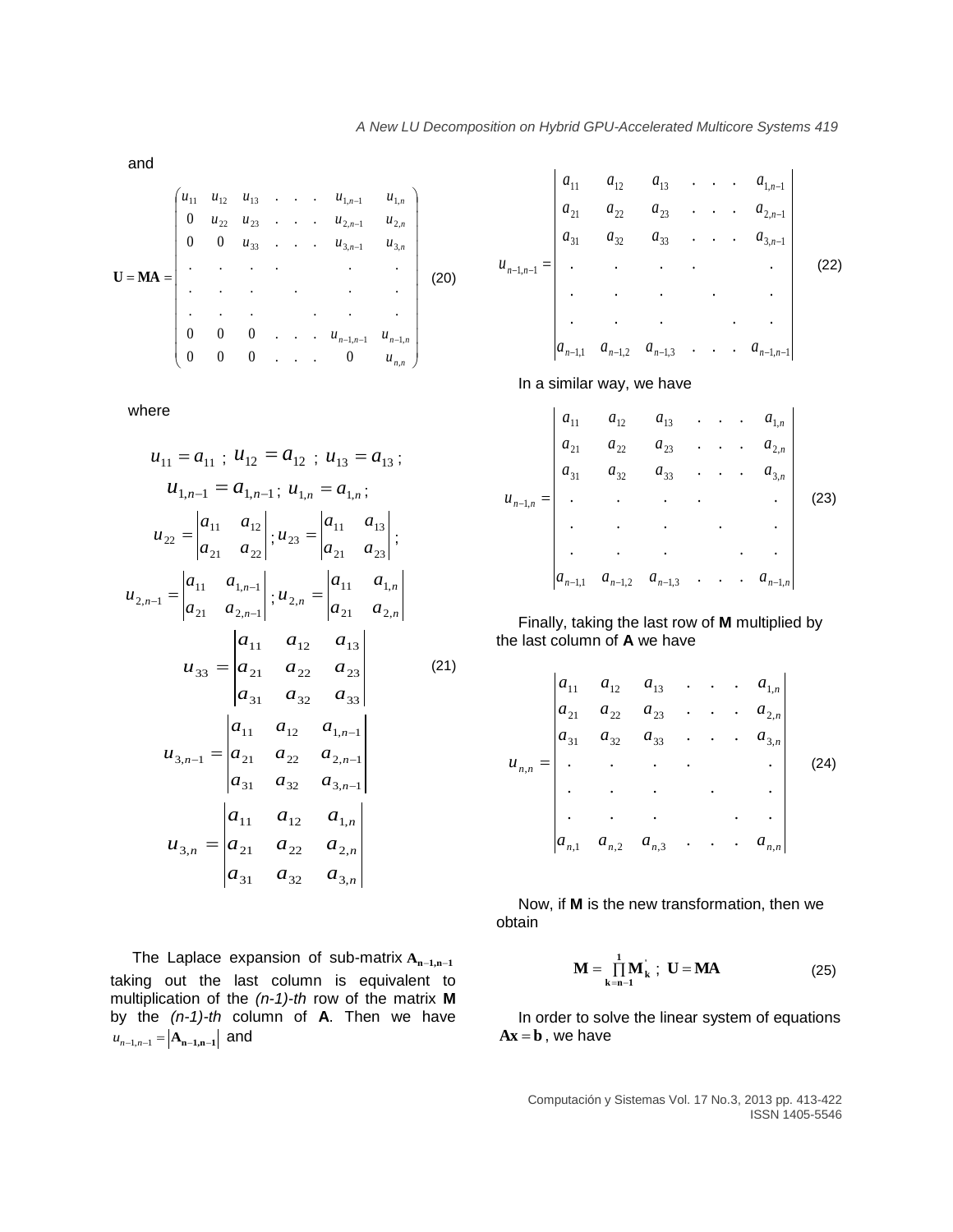$$
MAX=Mb
$$
  
Ux=Mb (26)

We can use the "backward process" and solve the linear system of equations using only determinants.

For a matrix **A** with floating point entries, this process requires floating point multiplications; the number of multiplications is

$$
\frac{n(n-1)(2n-1)}{6} + \frac{(n-2)(n-1)}{2} = \frac{n^3}{3} - \frac{4}{3}n + 1 \qquad (27)
$$

#### **3.2 New Decomposition Theorem with Determinants and Total Pivoting**

Gauss elimination in real numbers is unstable due to the possibility of finding arbitrarily small pivots. This process can be alleviated, however, by exchanging rows during the elimination. In our case, we exchange a row or column in a similar way to the Gauss process only when a particular pivot is zero. The following theorem is given without proof.

**Theorem.** Let  $A \in \mathbb{R}^{m \times n}$ . Suppose that the New Transformation  $\mathbf{M}_1 \cdots \mathbf{M}_{k-1}$  , row permutation matrices  $P = P_1 \cdots P_{k-1}$  and column  $\text{permutation matrices} \quad \Pi = \Pi_1 \cdots \Pi_{k-1}$  have been determined such that  $\mathbf{U} = \mathbf{M}_{k-1}^{\dagger} \mathbf{P}_{k-1} \cdots \mathbf{M}_{1}^{\dagger} \mathbf{P}_{1} \mathbf{A} \mathbf{\Pi}_{1} \ldots \mathbf{\Pi}_{k-1}$ . Then, the Upper Matrix **U** is obtained from **PAΠ** without exchanging any rows or columns and  $U = MPA \Pi$  . Furthermore, if *exch*  $\equiv$  *the number of row exchanges plus the number of column exchanges, we have*  $|\mathbf{A}| = (-1)^{exch} u_{n,n}$ .

### **3.3 Matrix L and U**

Now, although it is not strictly necessary, should we wish to obtain the matrix **L**, then the elements of the matrices  $\mathbf{L} = \begin{pmatrix} l_{ii} \\ l_{ii} \end{pmatrix}$  and  $\mathbf{U} = \begin{pmatrix} u_{ii} \\ u_{ii} \end{pmatrix}$  can be computed starting from the following formulas:

$$
u_{1,k} = a_{1,k} \t k = 1,...,n
$$
  
\n
$$
l_{j,1} = \frac{a_{j,1}}{u_{1,1}} \t j = 2,...,n
$$
  
\n
$$
u_{jk} = \left(a_{jk} - \sum_{s=1}^{j-1} l_{js} u_{sk}\right) u_{j-1,j-1} ; k = j,...,n ; j \ge 2
$$
\n
$$
l_{jk} = \frac{1}{u_{kk}} \left(a_{jk} - \sum_{s=1}^{k-1} l_{js} u_{sk}\right) ; j = k,...,n ; k \ge 2
$$
\n
$$
(28)
$$

## **4 Test Problems and Numerical Results**

 $\Delta$ 

We use the combinatorial matrix [13] whose mathematical expression is:

$$
A = \left(y + \delta_{ij}x\right); \quad \delta_{ij} = 1 \quad \forall \quad i = j;
$$
\n
$$
\delta_{ij} = 0 \quad \forall \quad i \neq j \quad ; \quad b = \begin{bmatrix} ny + x \\ \vdots \\ y + x \\ \vdots \\ y + x \end{bmatrix} ;
$$
\n
$$
(29)
$$

and whose determinant and adjoint matrix are expressed as

$$
A^{Adj} = \begin{pmatrix} x^{n-1}(x+ny) & -x^{n-2}y & \dots & -x^{n-2}y \\ -x^{n-2}y & x^{n-2}[x+(n-1)] & \dots & -x^{n-2}y \\ \vdots & \vdots & \ddots & \vdots \\ -x^{n-2}y & -x^{n-2}y & \dots & x^{n-2}[x+(n-1)] \end{pmatrix}
$$
(30)

This section presents the performance data for the algorithm of the new decomposition described in Section 3, indicating the result obtained with the last value of the diagonal of the lower matrix which represents the determinant. The results are given in Figure 1.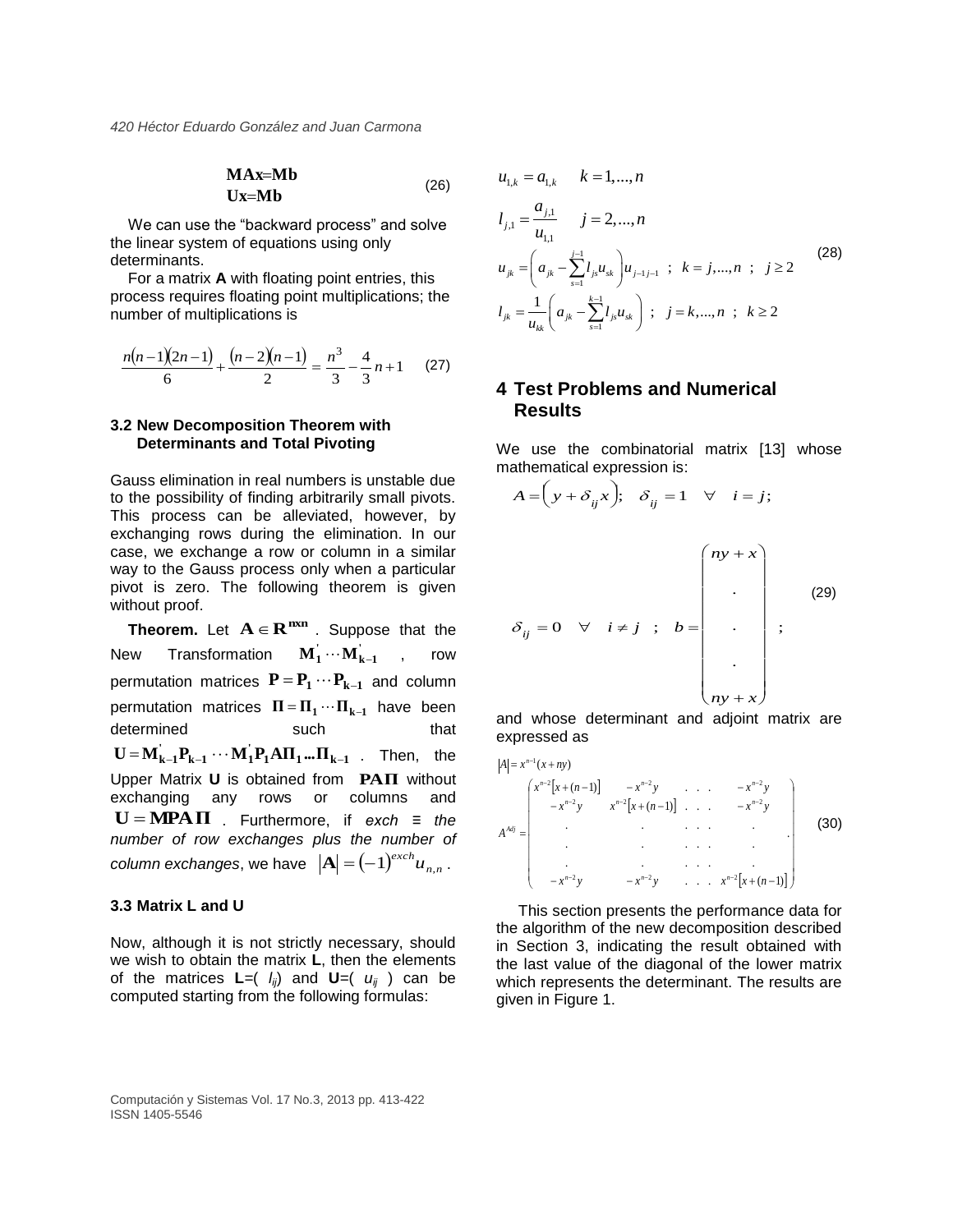#### **4.1 Tests with Mathematica Software and PC HP Pavilion Quadcore**

The numerical tests for GT on an array of size 1020x1020 and  $x = 2$ ,  $y = 1$  yielded the expected result of 1021 with a CPU time of 2.371 seconds and the number of processors used was 4. Version 8 of Mathematica software was used. Another test for GT on an array of size 1430x1430 and  $x = 2$ ,  $y = 1$  yielded the expected result of 1431 with a CPU time of 5.32 seconds.

The architecture used for this example is a quad-core Intel (R) Core (TM) i7 CPU [Q720@1.60GHz](mailto:Q720@1.60GHz) , installed memory(RAM): 6.00 GB, system type: 64-bit Operating System, model: HP Pavilion dv7 Notebook PC.

### **4.2 Tests with GNU Octave Software and Cluster Beowolf Supermicro**

The Det() routine yielded the expected result of 1021, with a CPU time of 0.830 seconds and the number of processors used was 1. Version 3.0.5 of software GNU Octave on OpenMP was used, and the other result obtained was 1431, with a CPU time of 2.3 seconds.

Another test for GT on an array of size 1500x1500 and  $x = 2$ ,  $y = 1$  yielded the expected result of 1501.218, with a CPU time of 0.173 seconds and the number of processors used was 1. ACML-SGESVof software optimized routine for AMD processors was used.

These examples were obtained on a cluster Beowolf Supermicro, with 7 nodes with 4 AMD Quad-core each one =  $7 \times 16 = 112$  cores; 32 Gb RAM by Node = 224 Gb; OS Linux (a free version Red Hat) CentOS 5. Clusters were connected by 2 networks: Gigabit and Infiniband (20Gb).

### **4.3 Tests with Version 1 of Code Programmed in C lenguage on a GeForce GTX 480 with CUDA Driver Version 3.2**

The numerical tests for GT on an array of size 1020x1020 and  $x = 2$ ,  $y = 1$  yielded the expected result of 1021, with a CPU time of 0.119 seconds and the number of processors used was 480.



**Fig. 1.** The obtained **r**esults

Version 1 of code programmed in C language software was used. Another test with an array of size 1430x1430 and  $x=2, y=1$  yielded the expected result of 1431, with a CPU time of 0.323 seconds.

These examples were obtained on a GeForce GTX 480 with CUDA Driver Version 3.20, 480 Cores, total amount of global memory 1609 GB, Clock rate 1.40 GHz, SINGLE PRECISION, on a platform Linux Debian 6.0.

Besides, we also used the library routine CULAS: SGESV to compare its efficiency in calculation, and the results presented in Fig. 1 were obtained with the CPU time of 1 second.

#### **4.4 Tests with Version 1 of Code Programmed in C Language on a Tesla C2050 with CUDA Driver Version 4.20**

Finally, we used the examples described previously in a Tesla C2050 with CUDA Driver Version 4.20, 448 CUDA cores, total amount of global memory 2817 GB, clock rate 1.15 GHz, SINGLE PRECISION, and obtained the expected result of 1021, with a CPU time of 0.001 seconds.

Version 1 of code programmed in C language on a platform Linux Ubuntu™ version 11.04 was used. Another test with an array of size 1430x1430 and  $x = 2$ ,  $y = 1$  yielded the expected result of 1431, with a CPU time of 0.001 seconds.